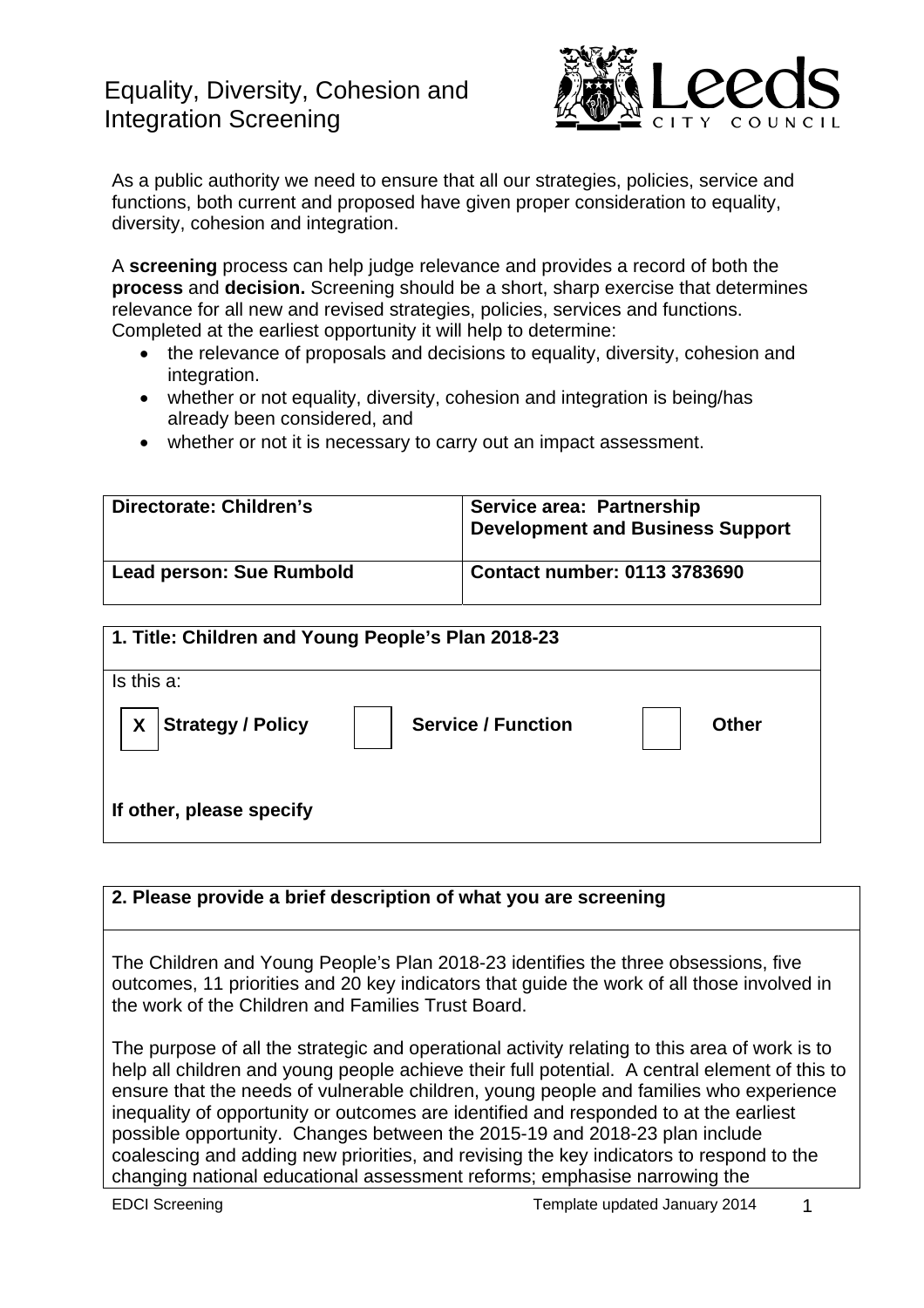achievement gaps for vulnerable groups; improve outcomes for children and young people with special educational needs and/or disability; and, improving social, emotional and mental health and wellbeing.

#### **3. Relevance to equality, diversity, cohesion and integration**

All the council's strategies/policies, services/functions affect service users, employees or the wider community - city wide or more local. These will also have a greater/lesser relevance to equality, diversity, cohesion and integration.

The following questions will help you to identify how relevant your proposals are.

When considering these questions think about age, carers, disability, gender reassignment, race, religion or belief, sex, sexual orientation. Also those areas that impact on or relate to equality: tackling poverty and improving health and well-being.

| Questions                                                            | Yes | <b>No</b> |
|----------------------------------------------------------------------|-----|-----------|
| Is there an existing or likely differential impact for the different | х   |           |
| equality characteristics?                                            |     |           |
| Have there been or likely to be any public concerns about the        |     |           |
| policy or proposal?                                                  |     |           |
| Could the proposal affect how our services, commissioning or         | X   |           |
| procurement activities are organised, provided, located and by       |     |           |
| whom?                                                                |     |           |
| Could the proposal affect our workforce or employment                | X   |           |
| practices?                                                           |     |           |
| Does the proposal involve or will it have an impact on               | Х   |           |
| Eliminating unlawful discrimination, victimisation and<br>$\bullet$  |     |           |
| harassment                                                           |     |           |
| Advancing equality of opportunity                                    |     |           |
| Fostering good relations                                             |     |           |

If you have answered **no** to the questions above please complete **sections 6 and 7**

If you have answered **yes** to any of the above and;

- Believe you have already considered the impact on equality, diversity, cohesion and integration within your proposal please go to **section 4.**
- Are not already considering the impact on equality, diversity, cohesion and integration within your proposal please go to **section 5.**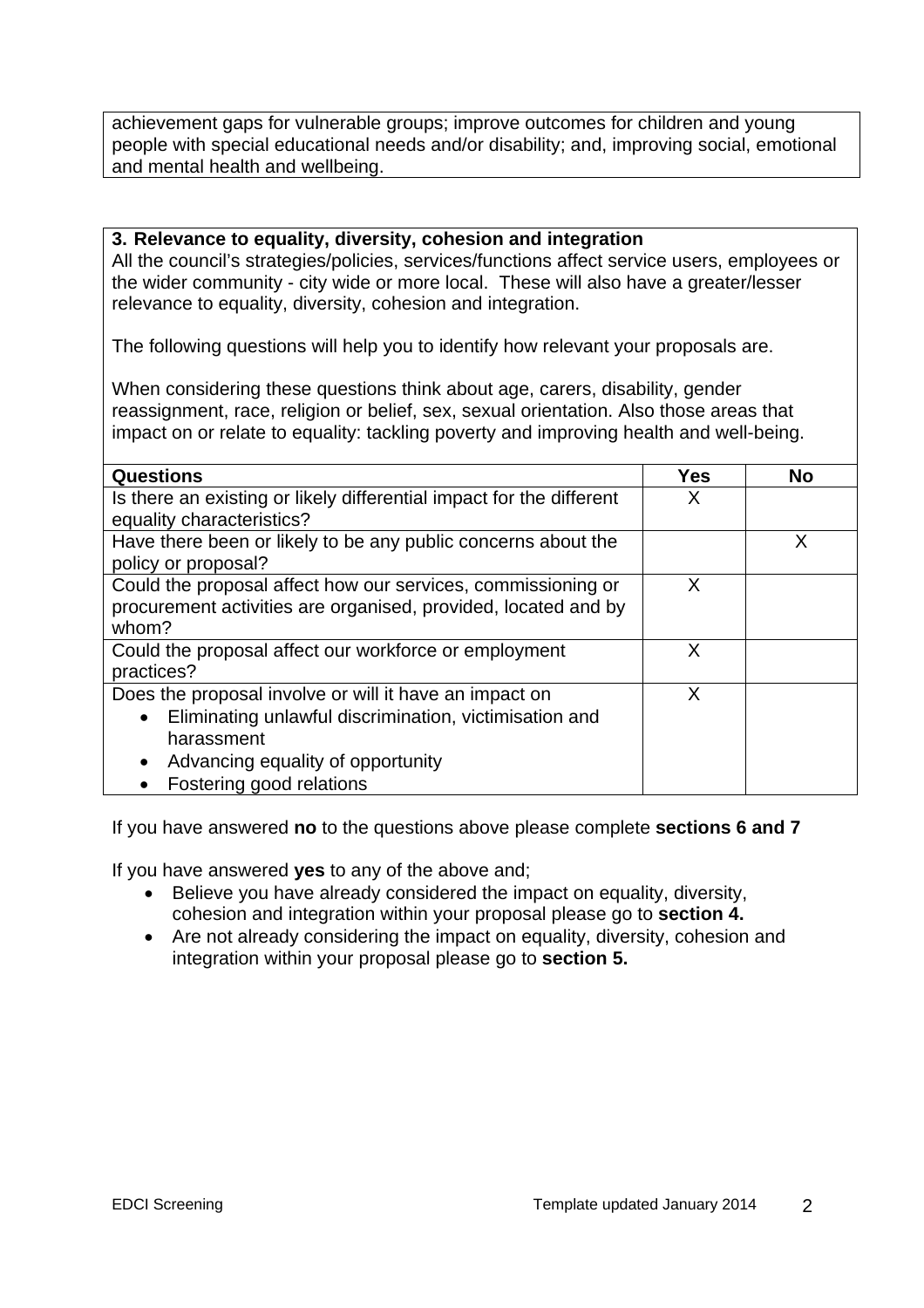## **4. Considering the impact on equality, diversity, cohesion and integration**

If you can demonstrate you have considered how your proposals impact on equality, diversity, cohesion and integration you have carried out an impact assessment.

Please provide specific details for all three areas below (use the prompts for guidance).

 **How have you considered equality, diversity, cohesion and integration?**  (think about the scope of the proposal, who is likely to be affected, equality related information, gaps in information and plans to address, consultation and engagement activities (taken place or planned) with those likely to be affected)

The CYPP is the strategic plan for improving outcomes for children, young people, and their families in the city, and supports the overarching Best Council Plan. Specific proposals for the way services are delivered and designed are covered in separate reports by the council and its partner organisations as and when they emerge. This includes specific equality, diversity, cohesion and integration impact assessments.

Changes to the strategic framework in the 2018-23 plan include coalescing and adding new priorities, and revising the key indicators to respond to the changing national educational assessment reforms; emphasise narrowing the achievement gaps for vulnerable groups; improve outcomes for children and young people with special educational needs and/or disability; and, improving social, emotional and mental health and wellbeing.

These changes were developed following consultation with the Children and Families Directorate workforce, children and young people, our partnership boards, partnership services and agencies, council officers, and elected members. The national educational assessment reforms are reflected in the latest CYPP, with key indicators being updated so that comparisons can be made with progress across the country.

Consultation included a joint planning session between the Children and Families Trust Board and children and young people; a consultation process for elected members; and a discussion of challenges at the Children and Families Trust Board and in Scrutiny and Executive Board.

### **Key findings**

(think about any potential positive and negative impact on different equality characteristics, potential to promote strong and positive relationships between groups, potential to bring groups/communities into increased contact with each other, perception that the proposal could benefit one group at the expense of another)

Children and Families Trust Board receives regular quantitative and qualitative reports and data on progress against the obsessions, outcomes and priorities identified in the CYPP. Much of the core business of the Board is about improving the way we identify and address the needs of vulnerable children and their families and communities.

The reports and data provided to the Board often refer to equality, diversity, cohesion and integration issues and specific assessments are carried out when required. The Board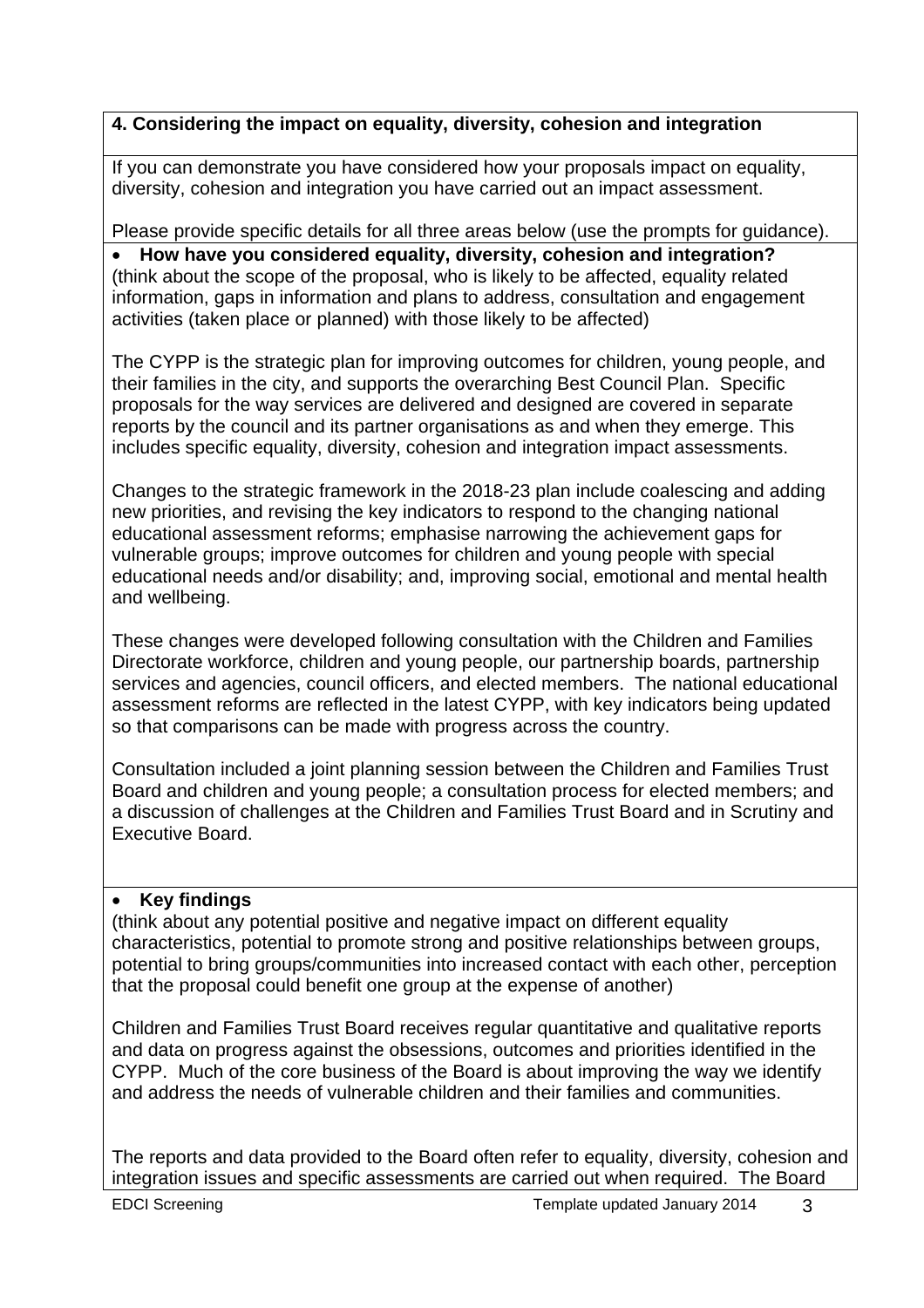uses this to provide challenge and support to ensure that progress is being made, and that barriers are overcome to ensure that progress continues. There is, however, no single overarching report which brings together an overview of EDCI issues. Attainment information, for example, is reported in detail through the Annual Standards report, and is referenced in existing reports provided to Trust Board.

#### **Actions**

(think about how you will promote positive impact and remove/ reduce negative impact)

The CYPP is based on OBA principles: how much have we done, how well have we done it, and what difference have we made. The Trust Board provides high support and high challenge through six-monthly report card reporting, as well as more regular reports, deep dives, themed sessions, and engagement with children and young people. Furthermore, the six-monthly report cards are provided to Scrutiny as part of the Children and Families Directorate's accountability process. These reports help Children and Families Trust Board and Leeds City Council monitor and evaluate EDCI issues, and suggest work programmes to address these issues and improve the way services and agencies respond to need and vulnerability.

**5.** If you are **not** already considering the impact on equality, diversity, cohesion and integration you **will need to carry out an impact assessment**.

| Date to scope and plan your impact assessment:                         |  |
|------------------------------------------------------------------------|--|
| Date to complete your impact assessment                                |  |
| Lead person for your impact assessment<br>(Include name and job title) |  |

| 6. Governance, ownership and approval<br>Please state here who has approved the actions and outcomes of the screening |                                                                                |                  |
|-----------------------------------------------------------------------------------------------------------------------|--------------------------------------------------------------------------------|------------------|
| <b>Name</b>                                                                                                           | Job title                                                                      | <b>Date</b>      |
| Sue Rumbold                                                                                                           | <b>Chief Officer Partnership</b><br>Development and<br><b>Business Support</b> | 28 February 2018 |
| Date screening completed 28/02/18                                                                                     |                                                                                |                  |

### **7. Publishing**

Though **all** key decisions are required to give due regard to equality the council **only** publishes those related to **Executive Board**, **Full Council, Key Delegated Decisions** or a **Significant Operational Decision.**

A copy of this equality screening should be attached as an appendix to the decision making report:

Governance Services will publish those relating to Executive Board and Full